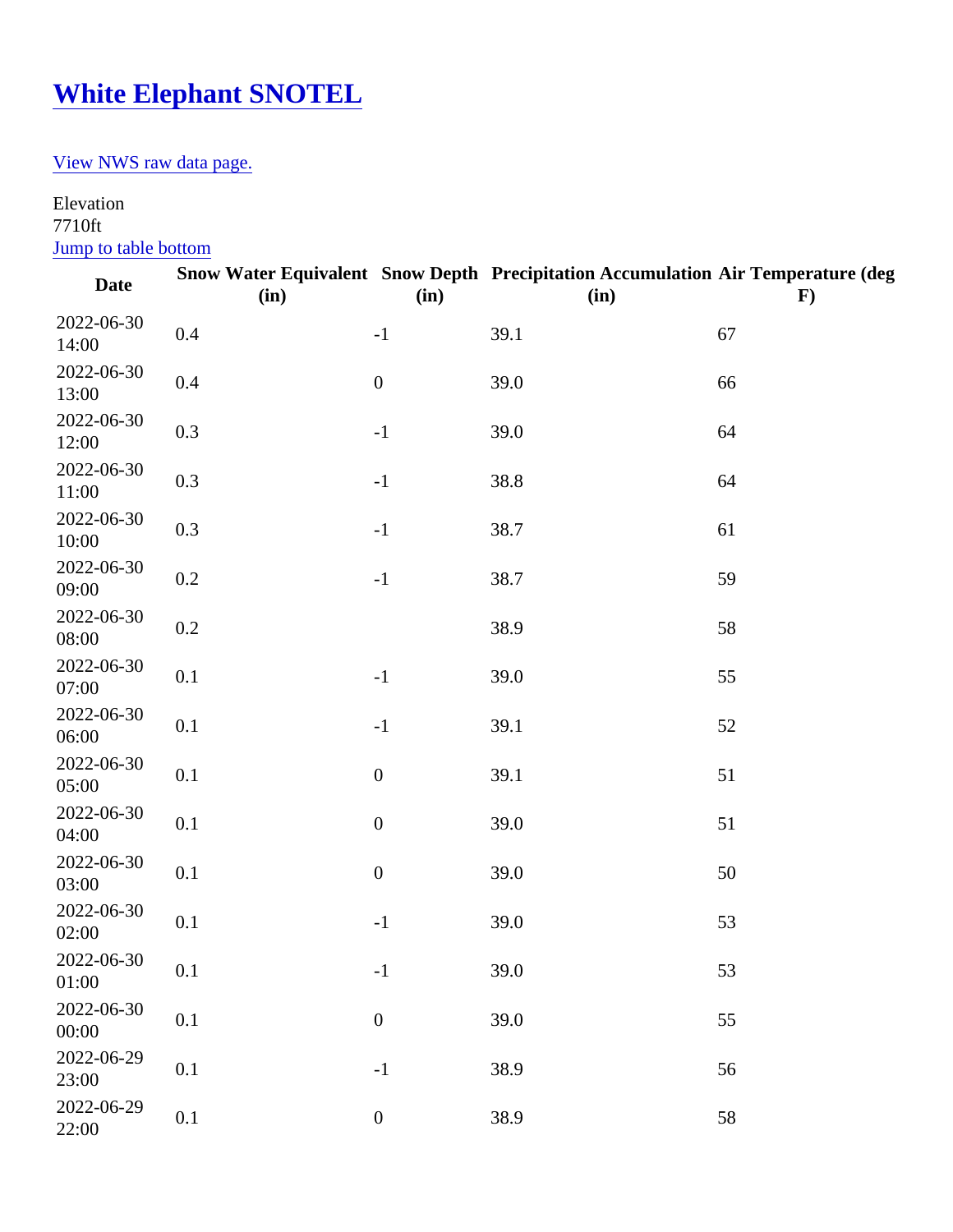| <b>Date</b>         | (in)    | (in)             | Snow Water Equivalent Snow Depth Precipitation Accumulation Air Temperature (deg<br>(in) | $\mathbf{F}$ |
|---------------------|---------|------------------|------------------------------------------------------------------------------------------|--------------|
| 2022-06-29<br>21:00 | 0.1     | $\boldsymbol{0}$ | 39.0                                                                                     | 56           |
| 2022-06-29<br>20:00 | $0.2\,$ | $-1$             | 39.0                                                                                     | 57           |
| 2022-06-29<br>19:00 | 0.2     | $\boldsymbol{0}$ | 39.1                                                                                     | 59           |
| 2022-06-29<br>18:00 | $0.2\,$ | $\boldsymbol{0}$ | 39.0                                                                                     | 63           |
| 2022-06-29<br>17:00 | 0.3     | $-1$             | 39.1                                                                                     | 65           |
| 2022-06-29<br>16:00 | 0.3     | $^{\rm -1}$      | 39.1                                                                                     | 66           |
| 2022-06-29<br>15:00 | $0.4\,$ | $-1$             | 39.0                                                                                     | 69           |
| 2022-06-29<br>14:00 | 0.3     | $\boldsymbol{0}$ | 39.1                                                                                     | 66           |
| 2022-06-29<br>13:00 | $0.4\,$ | $-1$             | 39.1                                                                                     | 66           |
| 2022-06-29<br>12:00 | 0.3     | $-1$             | 39.0                                                                                     | 64           |
| 2022-06-29<br>11:00 | 0.3     | $^{\rm -1}$      | 38.8                                                                                     | 62           |
| 2022-06-29<br>10:00 | $0.2\,$ | $-1$             | 38.8                                                                                     | 62           |
| 2022-06-29<br>09:00 | 0.2     | $-1$             | 38.9                                                                                     | 58           |
| 2022-06-29<br>08:00 | $0.2\,$ | $-1$             | 38.9                                                                                     | 58           |
| 2022-06-29<br>07:00 | 0.1     | $-1$             | 39.0                                                                                     | 59           |
| 2022-06-29<br>06:00 | 0.1     | $-1$             | 39.0                                                                                     | 58           |
| 2022-06-29<br>05:00 | 0.1     | $-1$             | 39.0                                                                                     | 57           |
| 2022-06-29<br>04:00 | 0.1     | $-1$             | 39.0                                                                                     | 57           |
| 2022-06-29<br>03:00 | 0.1     | $-1$             | 39.0                                                                                     | 58           |
| 2022-06-29<br>02:00 | 0.1     | $-1$             | 39.0                                                                                     | 58           |
| 2022-06-29<br>01:00 | 0.1     | $-1$             | 38.9                                                                                     | 58           |